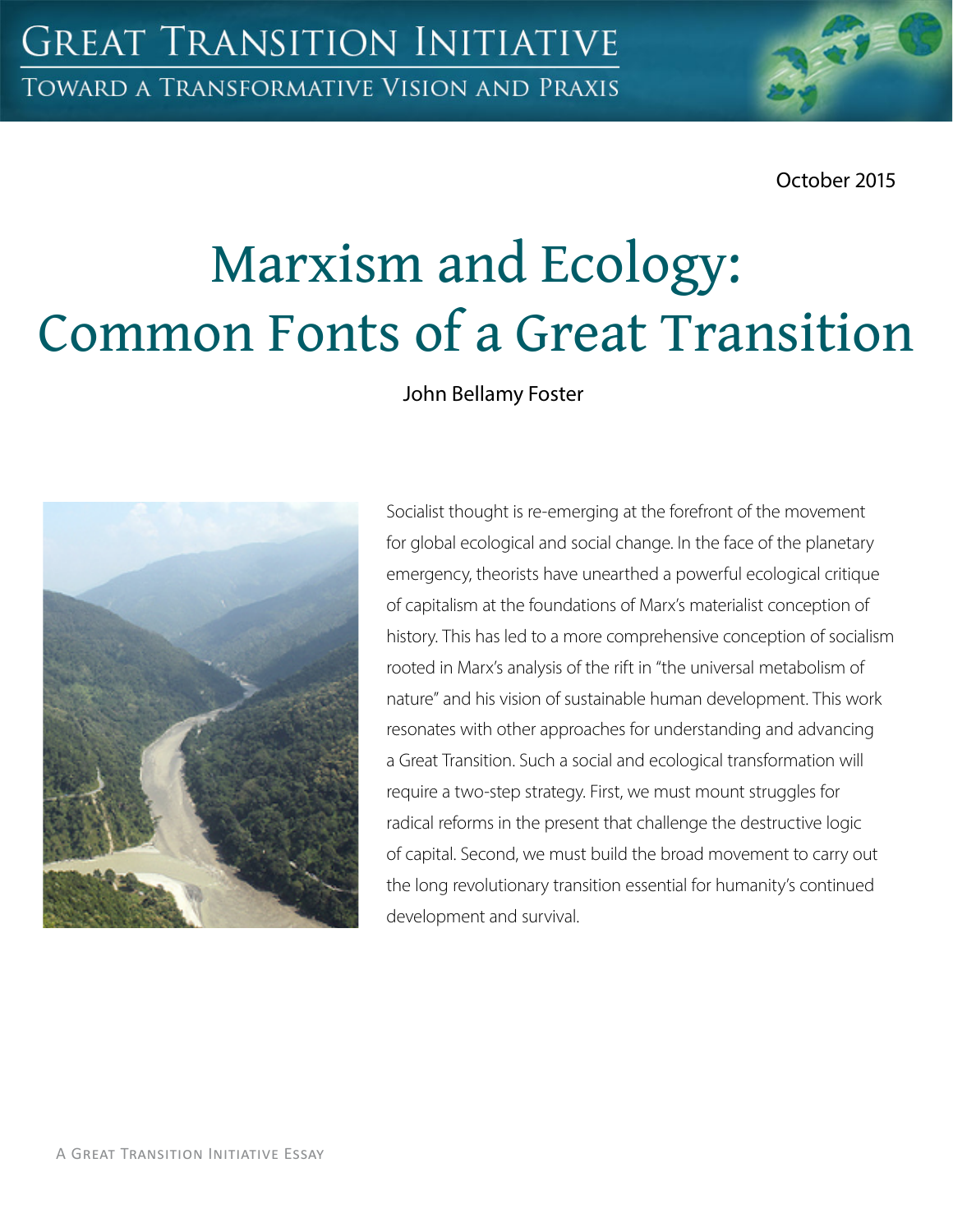# Introduction

To link Marxism and ecological transition may seem at first like trying to bridge two entirely different movements and discourses, each with its own history and logic: one having mainly to do with class relations, and the other, the relation between humans and the environment. Historically, however, socialism has influenced the development of ecological thought and practice, while ecology has informed socialist thought and practice. Since the nineteenth century, the relationship between the two has been complex, interdependent, and dialectical.

Marxian approaches to the planetary ecological crisis and the socio-ecological transformation necessary for its resolution have evolved rapidly in recent decades. This has created the basis for a much more powerful, collective struggle for a Great Transition, in which values of "consumerism, individualism, and domination of nature" are replaced with "a new triad: quality of life, human solidarity, and ecological sensibility." The demands for a society dedicated to need rather than profit and to human equality and solidarity have long been associated with socialism. More recently, socialist thinkers have given equal importance to ecological sustainability, building on Karl Marx's environmental critique of capitalism and his pioneering vision of sustainable human development.<sup>2</sup>

This essay unearths the deep ecological roots of Marx's thought, showing how he brought an environmental perspective to bear on the overarching question of social transformation. From there, it traces the evolution of Marxian ecology, illuminating its profound, formative link to modern ecological economics and systems ecology. It concludes by discussing the wider project of building a social movement broad and deep enough to halt and reverse ecological and social destruction.

For the first time in human history, our species faces a dire existential choice. We can continue on the path of business as usual and risk catastrophic Earth-system change (what Frederick Engels metaphorically referred to as "the revenge" of nature"), or we can take the transformative route of social-system change aimed at egalitarian human development in coevolution with the vital parameters of the earth.<sup>3</sup> This constitutes the epochal challenge of our time: to advance radical reform measures that oppose the logic of capital in the historical present while coalescing with a long revolution to construct a new social and ecological formation that promotes sustainable human development.

## Socialism and the Origins of Systems Ecology

Ecology as understood today came into its own only with the rise of systems ecology and the concept of ecosystem. Although Ernst Haeckel, who promoted and popularized Charles Darwin's work in Germany, coined the word ecology in 1866, the term was originally used merely as an equivalent for Darwin's loose concept of

The relationship between socialism and ecology has been complex, interdependent, and dialectical.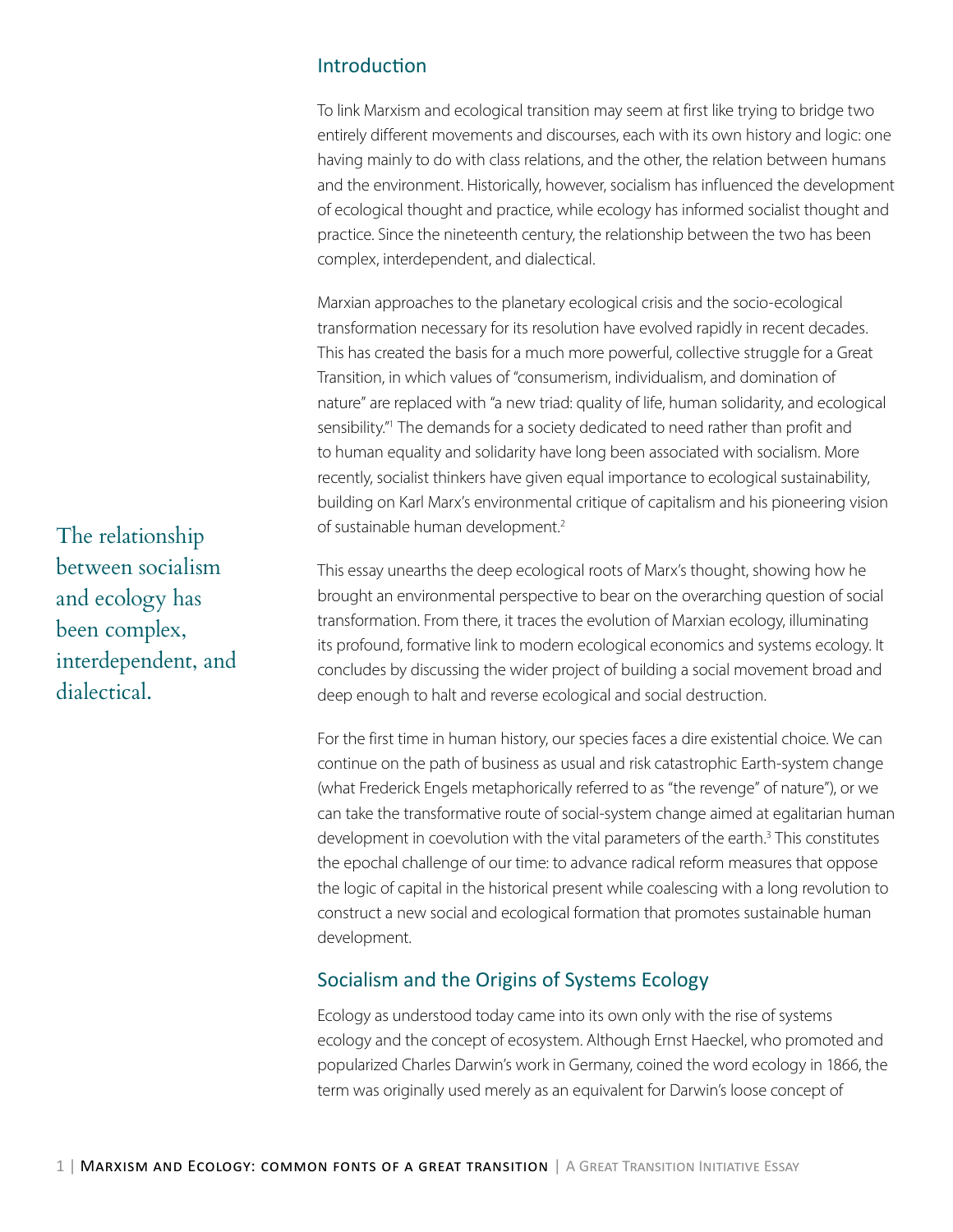the "economy of nature."<sup>4</sup> This view of ecology would later gain currency as a way to address complex plant communities in botanical studies in the early twentieth century.

Yet ecology had other roots, closer to our current conception, in early work on nutrient cycling and the extension of the concept of metabolism to ecological system processes. A key figure in this respect, the great German chemist Justus von Liebig, launched a major ecological critique of British industrial agriculture in the late 1850s and early 1860s.<sup>5</sup> Liebig accused the British of developing a robbery culture, systematically leaching the soil of nutrients and thereby requiring that bones be imported from the Napoleonic battlefields and catacombs of Europe (and guano from Peru) to replenish English fields. Liebig's analysis itself was a product of revolutions then taking place in nineteenth-century physics and chemistry. In 1845, Julius Robert von Mayer, one of the co-discoverers of the conservation of energy, had described the metabolism of organisms in thermodynamic terms. The new physiochemical thinking stressed the interrelationship between the inorganic and organic (abiotic and biotic), providing the initial basis for what was eventually to become a wider ecological systems theory.<sup>6</sup>

Drawing on the work of Liebig, and that of the socialist physician Roland Daniels, Karl Marx introduced the concept of "social metabolism," which from the late 1850s occupied a central place in all his economic works.<sup>7</sup> Marx defined the labor process itself as a way in which "man, through his own actions, mediates, regulates and controls the metabolism between himself and nature." Human production operated within what he called "the universal metabolism of nature." On this basis, he developed his theory of ecological crisis proper, now known as the theory of metabolic rift, pointing to the "irreparable rift in the interdependent process of social metabolism, a metabolism prescribed by the natural laws of life itself."8 As economist Ravi Bhandari has recently written, Marxism was "the first systems theory."9 This is true not only in political-economic terms, but also in terms of the incorporation of thermodynamics and the wider metabolic relationship between nature and society into its analysis.

These two strands of ecological analysis—Haeckel's notion of "ecology" and Liebig and Marx's concept of a metabolic relationship between society and nature—evolved during the late nineteenth and early twentieth centuries. Beginning in the 1880s, the leading British zoologist E. Ray Lankester (Charles Darwin and Thomas Huxley's protégé and Marx's close friend) put forward a strong ecological critique of capitalism and the Victorian concept of progress.<sup>10</sup> Botanist Arthur George Tansley, Lankester's student and—like him—a Fabian-type socialist, founded the British Ecological Society. He introduced the ecosystem concept in 1935 in a theoretical polemic against the racist ecological "holism" of General Jan Smuts and his followers in South Africa. In the process, he developed a broad, materialist approach to ecology that incorporated both inorganic and organic processes.<sup>11</sup>

Marx developed a theory of ecological crisis, now known as the theory of metabolic rift.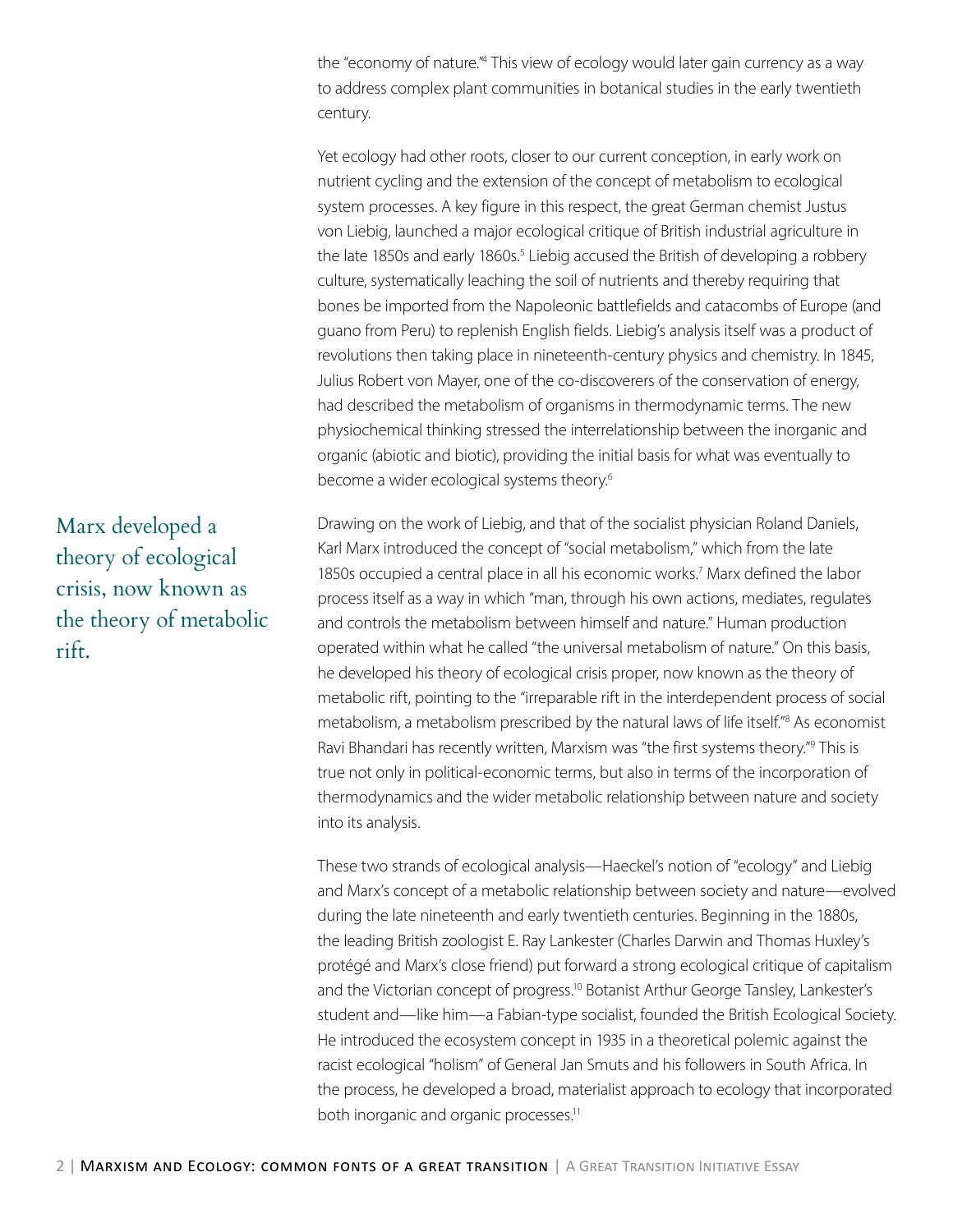Ecology as we know it today thus represents the triumph of a materialist systems theory. Tansley's ecosystem concept focused on natural complexes in a state of dynamic equilibrium. Ecosystems were seen as relatively stable (resilient) complexes that were nonetheless vulnerable and subject to change. In developing this analysis, he drew on the systems perspective of the British Marxist mathematician and physicist Hyman Levy. In Tansley's framework, humanity was viewed as an "exceptionally powerful biotic factor" that disrupted and transformed natural ecosystems.<sup>12</sup> Correspondingly, ecology in our time is increasingly centered on the human disruption of ecosystems from the local to the global.

Related developments occurred in the Soviet Union. In his 1926 work *The Biosphere*, V. I. Vernadsky argued that life existed on the thin surface of a self-contained planetary sphere, was itself a geological force affecting the earth as a whole, and had an impact on the planet that grew more extensive over time.<sup>13</sup> These insights induced Nikolai Bukharin, a leading figure in the Russian Revolution and Marxian theory, to reframe historical materialism as the problem of "man in the biosphere."<sup>14</sup> Despite the purge under Stalin of Bukharin and other ecologically oriented thinkers, Vernadsky's work remained central to Soviet ecology, and later helped inspire the development of modern Earth system analysis.

With the rise of systems ecology, Marx's concepts of the "universal metabolism of nature," the "social metabolism," and the metabolic rift have proven invaluable for modeling the complex relation between social-productive systems, particularly capitalism, and the larger ecological systems in which they are embedded. This approach to the human-social relation to nature, deeply interwoven with Marx's critique of capitalist class society, gives historical materialism a unique perspective on the contemporary ecological crisis and the challenge of transition. Marx wrote of a rift in the soil metabolism caused by industrialized agriculture. Essential soil nutrients, such as nitrogen, phosphorus, and potassium contained in food or fiber were shipped for hundreds, even thousands, of miles to densely populated cities, where they ended up as waste, exacerbating urban pollution while being lost to the soil. He went on to emphasize the need for rational regulation of the metabolism between human beings and nature as fundamental to creating a rational society beyond capitalism. Socialism was defined in ecological terms, requiring that "socialized man, the associated producers, govern the human metabolism of nature in a rational way… accomplishing it with the least expenditure of energy and in conditions most worthy and appropriate for their human nature." The earth or land constituted "the inalienable condition for the existence and reproduction of the chain of human generations." As he declared in *Capital*, "Even an entire society, a nation, or all simultaneously existing societies taken together, are not owners of the earth. They are simply its possessors, it beneficiaries, and have to bequeath it in an improved state to succeeding generations as *boni patres familias* [good heads of the household]."15

3 | MARXISM AND ECOLOGY: COMMON FONTS OF A GREAT TRANSITION | A GREAT TRANSITION INITIATIVE ESSAY

Ecology as we know it today represents the triumph of a materialist systems theory.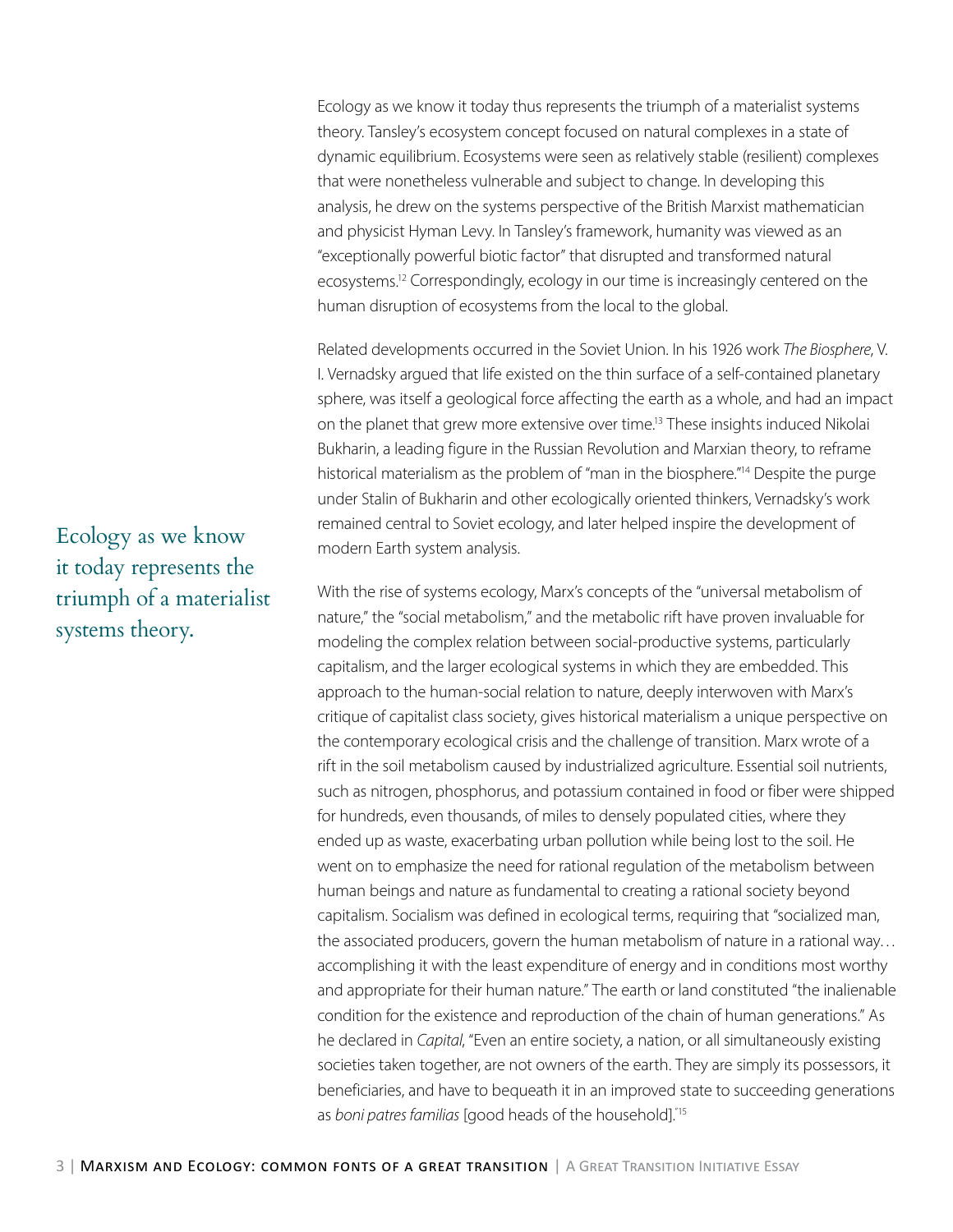## Marxism's Great Divide and the Ecological Problem

Yet, if classical historical materialism embodied a powerful ecological critique, why was this forgotten for so long within the main body of Marxist thought? One partial answer can be found in the observation of the early twentieth century revolutionary socialist Rosa Luxemburg that many aspects of Marx's vast theoretical framework extending beyond the immediate needs of the working-class movement would be discovered and incorporated much later, as the socialist movement matured and new historical challenges arose.<sup>16</sup> A more direct explanation, however, is the fact that Marx's ecological ideas fell victim to the great split that opened in the 1930s between Western Marxism and Soviet Marxism.

Intellectually, the schism within Marxism centered on the applicability of dialectics to the natural realm, and the position on this of Marx and Engels. The concept of the "dialectics of nature" was more closely identified with Engels than Marx. Engels argued that dialectical reasoning—focusing on the contingent character of reality, contradictory (or incompatible) developments within the same relation, the interpenetration of opposites, quantitative change giving rise to qualitative transformation, and processes of historical transcendence—was essential to our understanding of the complexity and dynamism of the physical world. This, however, raised deep philosophical problems (both ontological and epistemological) within Marxian discourse.

Soviet thinkers continued to see complex, historical, interconnected views of development, associated with dialectical reasoning, as essential to the understanding of nature and science. Yet, while Marxism in the Soviet Union continued to embrace natural science, its analysis often assumed a dogmatic character, combined with an exaggerated technological optimism. This rigidity was reinforced by Lysenkoism, which criticized Darwinian natural selection and Mendelian genetics, and took on a politically repressive role during the purges of the scientific community in the Stalin period.17

In contrast, the philosophical tradition known as Western Marxism dissociated Marxism and the dialectic from questions of nature and science, claiming that dialectical reasoning, given its reflexive character, applied to human consciousness (and human society) only and could not be applied to the external natural world.18 Hence, Western Marxists, as represented most notably in this respect by the Frankfurt School, developed ecological critiques that were largely philosophical and abstract, closely related to ethical concerns that were later to dominate Green philosophy, but distant from ecological science and issues of materialism. Neglect of natural-scientific developments and a strong anti-technology bent placed sharp limits on the contributions of most Western Marxists to an ecological dialogue.

Marx's ideas fell victim to the split between Western Marxism and Soviet Marxism.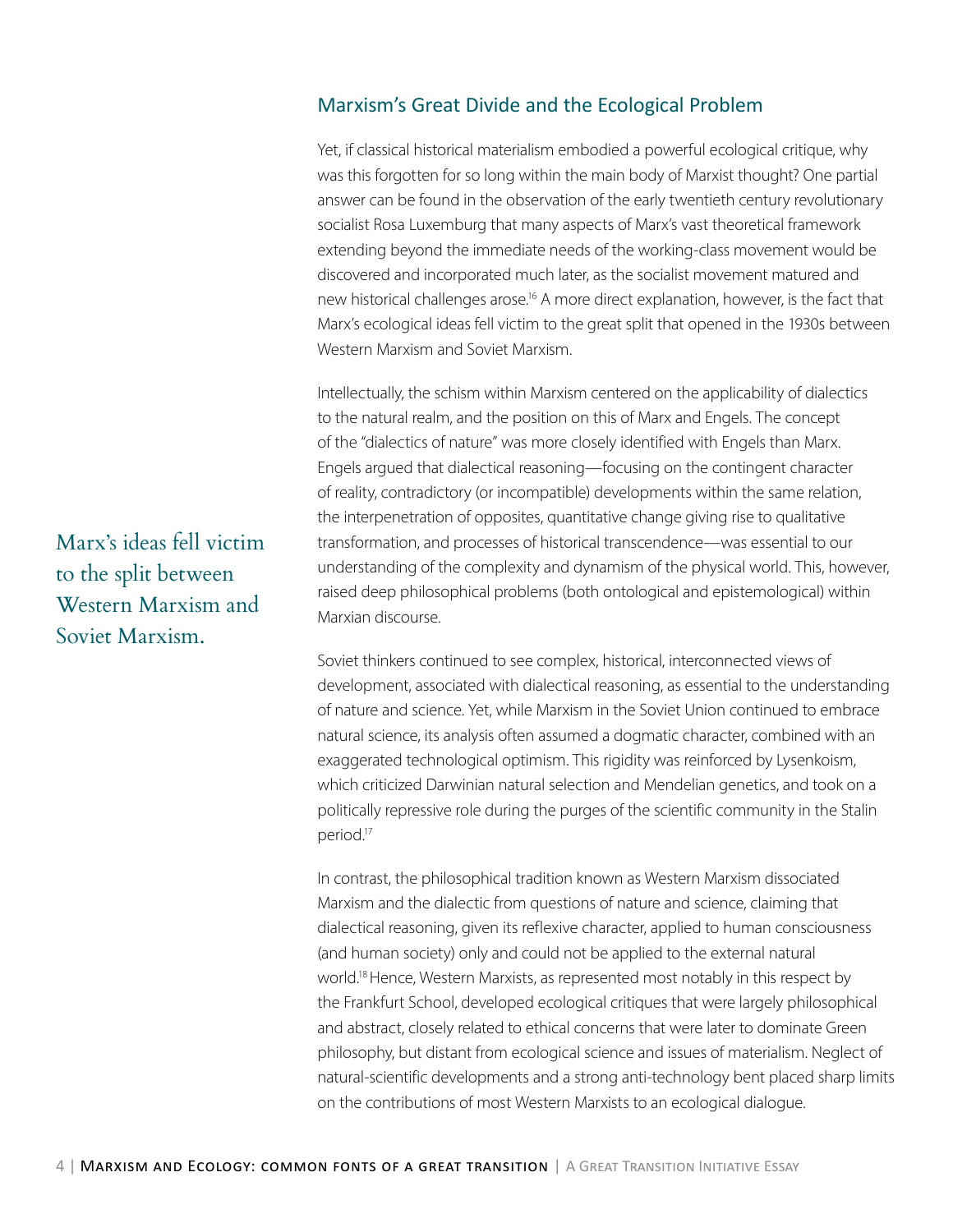From the 1950s to 1970s, when the modern environmental movement first developed, some pioneering environmental thinkers, such as radical ecological economist K. William Kapp and socialist biologist Barry Commoner, reached back to Marx's idea of metabolic rift in explaining ecological contradictions.<sup>19</sup> However, in the 1980s, a distinct tradition of ecosocialism arose in the work of major New Left figures, including British sociologist Ted Benton and French social philosopher André Gorz. These important, early ecosocialist thinkers employed the new ecologism of Green theory to criticize Marx for allegedly failing to address questions of sustainability. In Benton's view, Marx, in his critique of Thomas Malthus, had thrown the baby out with the bathwater, downplaying and even denying natural limits.<sup>20</sup> The response these thinkers offered was to graft the general assumptions of mainstream Green thought (including Malthusian notions) onto Marxian class analysis. The journal *Capitalism Nature Socialism*, founded by Marxian economist James O'Connor in the late 1980s, generally denied any meaningful relation to ecology in Marx's work itself, insisting that prevailing ecological concepts should simply be joined, in a centaur-like fashion, with Marxian class-based perspectives—a position known today as "first-stage ecosocialism<sup>"21</sup>

The hybrid approach changed in the late 1990s when others, most notably Paul Burkett, demonstrated the deep ecological context in which Marx's original critique had been constructed. The new analysis included the systematic reconstruction of Marx's argument on social metabolism. The result was the development of important Marxian ecological concepts, together with a reunification of Marxian theory. Hence, "second-stage ecosocialists," or ecological Marxists, like Burkett have reincorporated Engels's major contributions to ecological thought, associated with his explorations of the dialectics of nature, into the core of Marxian theory, seeing Marx and Engels's work as complementary.<sup>22</sup>

More recently, the importance of late Soviet ecology has come to light. Despite its tortuous history, Soviet science, particularly in the post-Stalin period, continued to give rise to a dialectical understanding of interdependent natural and historical processes. A key innovation was the concept of biogeocoenosis (equivalent to ecosystem but emerging from the Vernadsky tradition of the impact of life on the earth), developed in the early 1940s by the botanist and silviculturalist Nikolaevich Sukachev. Another critical systemic insight was Soviet climatologist Michael Budyko's discovery in the early 1960s of the albedo-ice feedback, which made climate change a pressing issue for the first time. By the 1970s, recognition of "global ecology" as a distinct problem related to the Earth system grew in the Soviet Union—in some respects, ahead of the West. It is not by chance that the word "Anthropocene" first appeared in English in the early 1970s in *The Great Soviet Encyclopedia*. 23

Ecological Marxists have incorporated the dialectics of nature into the core of Marxian theory.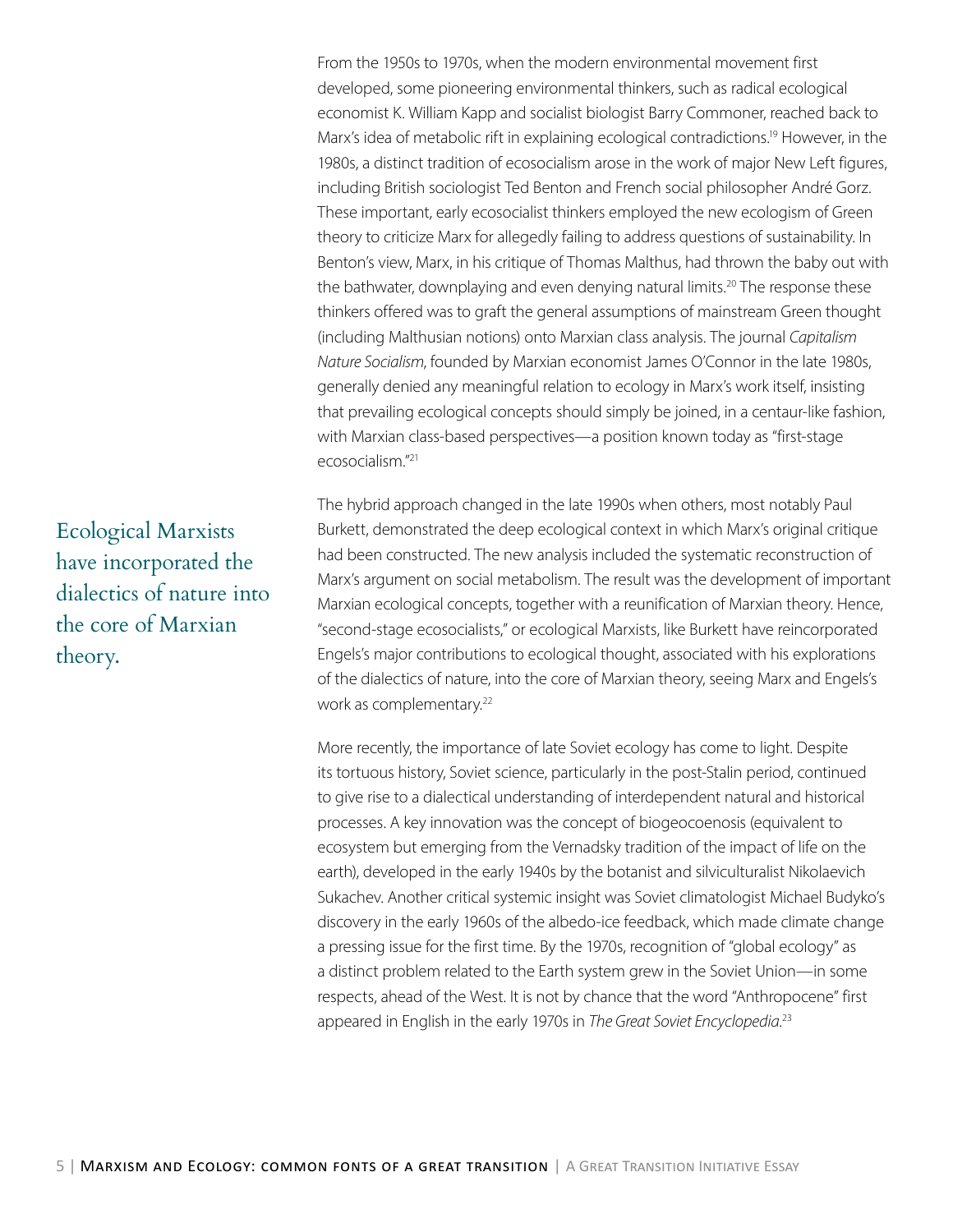## Marxism and Ecological Economics

By the dawn of the twenty-first century, awareness of Marx's ecological analysis inspired a radical reappraisal of Marxism in line with classical foundations of historical materialism and its underlying ecological framework. For a long time, Marxian thinkers, particularly in the West, had lamented that Marx had wasted much time and energy on what then seemed to be esoteric topics related to science and unrelated to the presumed narrow social scientific bases of his own theory. Marx attended with great interest some of the lectures on solar energy by British physicist John Tyndall, over the course of which Tyndall reported on his experiments demonstrating for the first time that carbon dioxide emissions contributed to the greenhouse effect. Marx also took detailed notes on how the shifting isotherms on the earth's surface due to climate change led to species extinction over the course of earth history. He noted how anthropogenic regional climate change in the form of desertification contributed to the fall of ancient civilizations, and considered the way this would likely play out within capitalism.<sup>24</sup> Today, the rise of socialist ecology in response to changing conditions has led to a growing appreciation—as Luxemburg anticipated—of such wider aspects of Marx's science and their essential role in his system of thought.

 Marx's (and Engels's) approach to ecological economics took shape from a critique of production, and particularly capitalist commodity production. All commodities were conceived as having the dual forms of use value and exchange value, related respectively to natural-material conditions and monetary-exchange valuations. Marx saw the antagonistic tension between use value and exchange value as key to both the internal contradictions of capitalism and its conflict with its external natural environment. He insisted that nature and labor together constituted the dual sources of all wealth. By incorporating only labor (or human services) into economic value calculations, capitalism ensured that the ecological and social costs of production would be excluded from the bottom line. Indeed, classical liberal political economy, Marx argued, treated the natural conditions of production (raw materials, energy, the fertility of the soil, etc.) as "free gifts of nature" to capital. He based the critique on an open-system thermodynamics, in which production is constrained by a solar budget and by limited supplies of fossil fuels—referred to by Engels as "past solar heat"—that was being systematically "squandered."25

In Marx's critique, the social metabolism, i.e., the labor-and-production process, necessarily drew its energy and resources from the larger universal metabolism of nature. However, the antagonistic form of capitalist production—treating natural boundaries as mere barriers to be surmounted—led inexorably to a metabolic rift, systematically undermining the ecological foundations of human existence. "By destroying the circumstances of this metabolism" related to "the eternal natural condition" governing human production, this same process, Marx wrote, "compels its

Central to the destructive dynamic was capital's inherent drive to accumulate on an ever greater scale.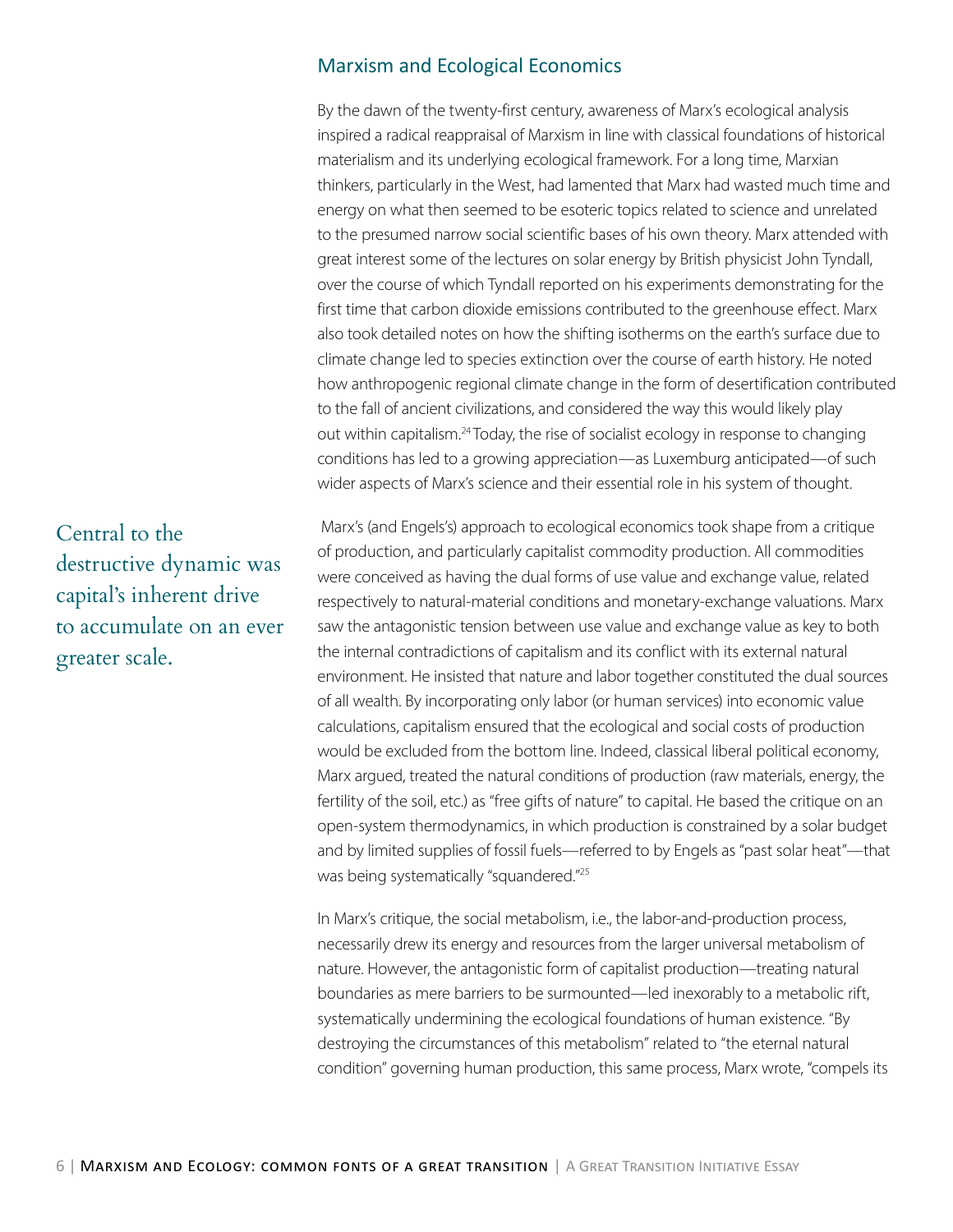systematic restoration as a regulative law of social production, and in a form adequate to the human race"—albeit in a future society transcending capitalist commodity production.26

Central to the destructive dynamic was capital's inherent drive to accumulate on an ever greater scale. Capital as a system was intrinsically geared to the maximum possible accumulation and throughput of matter and energy, regardless of human needs or natural limits.<sup>27</sup> In Marx's understanding of the capitalist economy, the correlation of material flows (related to use value) and labor-value flows (related to exchange value) leads to an intensifying contradiction between the imperatives of environmental resilience and economic growth.

Burkett delineates two different sources of such imbalance underpinning ecological crisis theory in Marx. One of these takes the form of economic crises associated with resource scarcities and the concomitant increases in costs on the supply side, which squeeze profit margins. Ecological crises of this kind have a negative effect on accumulation and naturally lead to responses on the part of capital, e.g., energy conservation as an economizing measure.

The other type, the ecological crisis proper, is quite different, and is most fully developed in Marx's conception of the metabolic rift. It concerns the interplay between the degradation of the environment and human development in ways not accounted for in standard economic metrics like GDP. For example, the extinction of species or the destruction of whole ecosystems is logically compatible with the expansion of capitalist production and economic growth. Such negative ecological impacts are designated as "externalities" since nature is treated as a free gift. As a result, no direct feedback mechanism intrinsic to the capitalist system prevents environmental degradation on a planetary scale.

A distinctive characteristic of Marxian ecological theory has been an emphasis on unequal ecological exchange, or ecological imperialism, in which it is understood that one country can ecologically exploit another. This can be seen in Marx's famous reference to how, for more than a century, England had "indirectly exported the soil of Ireland," undermining the long-term fertility of Irish agriculture. In recent years, Marxian theorists have extended this analysis of ecological imperialism, coming to see it as integral to all attempts to address the ecological problem.<sup>28</sup>

## Marxian Rift Analysis and Planetary Boundaries

As described above, Marx's theory of metabolic rift grew out of a response to this nineteenth century crisis of soil fertility. The problems of accelerated tempo, increasing scale, and spatial disjuncture (separation of town and country) in capitalist production were already systematically stressed by Marx in the mid-nineteenth century. In recent years, Marxian theorists have built on this perspective to explore the global rift in the carbon metabolism and a host of other sustainability issues.<sup>29</sup>

Marxian ecological theory emphasizes unequal ecological exchange, or ecological imperialism.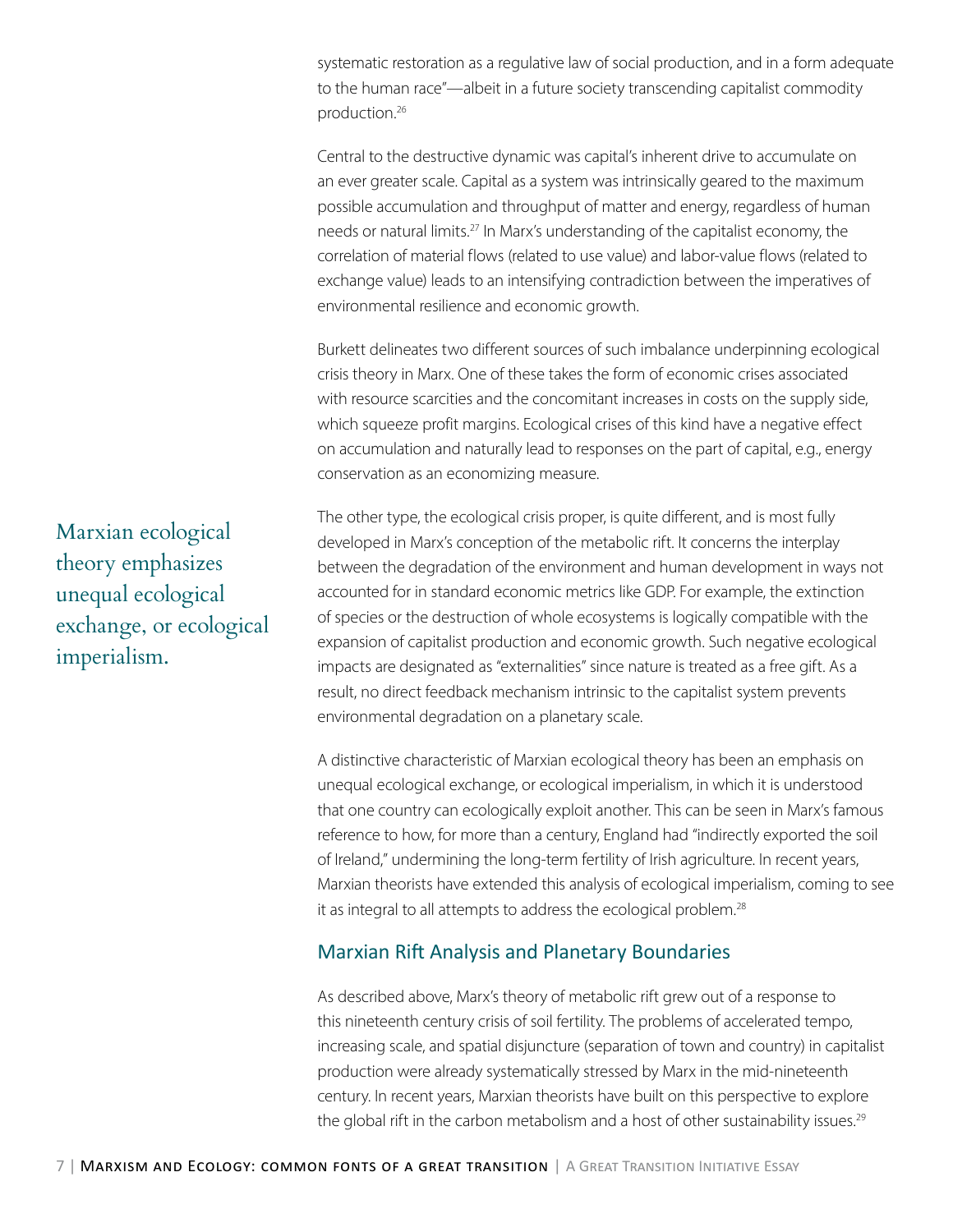For several decades, socialist ecologists have argued that capitalism has generated an acceleration of the human transformation of the Earth system, occurring in two major phases: (1) the industrial revolution beginning at the end of the eighteenth century and (2) the rise of monopoly capitalism, particularly in its mature stage following the Second World War—including the post-war scientific-technical revolution marked by the development of nuclear power and widespread commercial use of synthetic chemicals.30

Thus, socialist ecological theorists were quick to embrace the explanatory power of the Anthropocene, which highlights the epoch-making emergence of modern human society as the major planetary geological force governing changes in the Earth system. Closely related to this rich insight, leading Earth System scientists introduced the planetary boundaries framework in 2009 to delineate a safe space for humanity defined by nine planetary boundaries, most of which are currently in the process of being crossed. In our 2010 book *The Ecological Rift*, Brett Clark, Richard York, and I integrated the Marxian metabolic rift analysis with the planetary-boundaries framework, describing it as rifts in the Earth system. In this view, today's planetary emergency could be called "the global ecological rift," encapsulating the disruption and destabilization of the human relationship to nature on a planetary scale which arises from the process of capital accumulation without end.<sup>31</sup>

#### The Great Convergence

The integrative concept of "the global ecological rift" represents a growing convergence of Marxian ecological analysis with Earth system theory and the Great Transition perspective, which share a complex, interconnected evolution. Marxian ecologists today start with the critique of *economic growth* (in its more abstract characterization) or *capital accumulation* (viewed more concretely). Continued exponential economic growth cannot occur without expanding rifts in the Earth system. Therefore, society, particularly in rich countries, must move towards a stationary state or steady-state economy, which requires a shift to an economy without net capital formation, one that stays within the solar budget. Development, particularly in the rich economies, must assume a new form: qualitative, collective, and cultural—emphasizing sustainable human development in harmony with Marx's original view of socialism. As Lewis Mumford argued, a stationary state, promoting ecological ends, requires for its fulfillment the egalitarian conditions of "basic communism," with production determined "according to need, not according to ability or productive contribution."<sup>32</sup> Such a shift away from capital accumulation and towards a system of meeting collective needs based on the principle of enough is obviously impossible in any meaningful sense under the regime of capital accumulation. What is required, then, is an ecological and social revolution that will facilitate a society of ecological sustainability and substantive equality.

If the objective necessity of such an ecological revolution is now clear, the more difficult question of how to carry out the necessary social transformations remains.

Development must assume a new form: qualitative, collective, and cultural.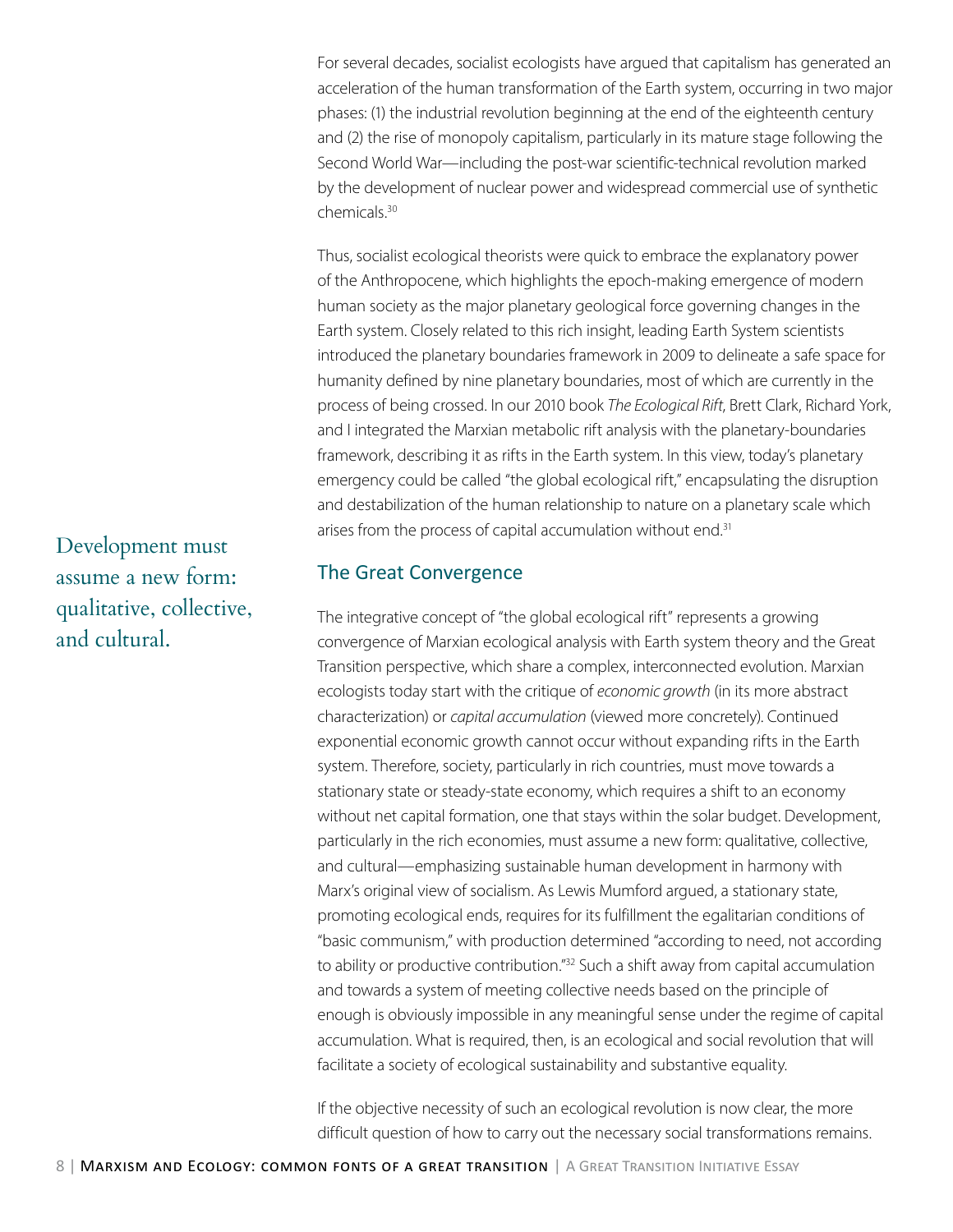The ecosocialist movement has adopted the slogan System Change Not Climate Change, but a capitalist system deeply entrenched worldwide infuses the current omnipresent reality. The dominance of the capitalist mode of production means that revolutionary change on the scale needed to confront the planetary environmental emergency remains beyond the immediate social horizon.

However, we need to take seriously the nonlinear, contingent relation of everything related to human development. The conservative nineteenth-century cultural theorist Jacob Burckhardt used the term "historical crisis" to refer to situations in which "a crisis in the whole state of things is produced, involving whole epochs and all or many peoples of the same civilization." He explained, "The historical process is suddenly accelerated in terrifying fashion. Developments which otherwise take centuries seem to flit by like phantoms in months or weeks, and are fulfilled."<sup>33</sup> That revolutionary accelerations of the historical process have occurred in the past around the organization of human society itself is not to be doubted. We can point not only to the great political revolutions, but also beyond, to such fundamental transformations in production as the original Agricultural Revolution and the Industrial Revolution. Today, we need an Ecological Revolution equivalent in depth and scope to these earlier transformations.

The obvious difficulty is the speed—and, in some respects, irreversibility—of encroaching environmental havoc. The concomitant acceleration of the historical process to address the crisis must therefore start now. Underestimating the scale of the problem will prove fatal. In order to avoid hitting the trillionth cumulative tonne of combusted carbon, equivalent to a 2° C increase in global temperature, carbon emissions must fall by a rate of around 3 percent per annum globally. This would require rich nations to cut their emissions by more than twice that rate. As always, we must act with the tools we have, and remember that no mere technical fix can solve a problem based in the systematic maximization of exponential economic growth ad infinitum. Hence, "a revolutionary reconstitution of society at large," altering the system of social-metabolic reproduction, provides the only alternative to the impending "common ruin of the contending classes."34

For Marxist ecological thinkers, this dire state of affairs has led to the development of a two-stage strategy for ecological and social revolution. The first stage focuses on "What Can Be Done Now?"—that is, on what is realistic in the short term under present-day conditions, while necessarily going against the logic of capital accumulation. This could be considered the ecodemocratic phase in the worldwide ecological revolution. Under prevailing conditions, a wide array of drastic changes needs to be fought for within a broad-based radical movement.<sup>35</sup> Such an effort would need to include measures like the following: a carbon-fee-and-dividend system, with 100 percent of the revenue being redistributed back to the population on a per capita basis; a ban on coal fired plants and unconventional fossil fuels (such as tar sands oil); a vast shift to solar and wind power and other sustainable energy

We need an Ecological Revolution equivalent in depth and scope to earlier revolutions.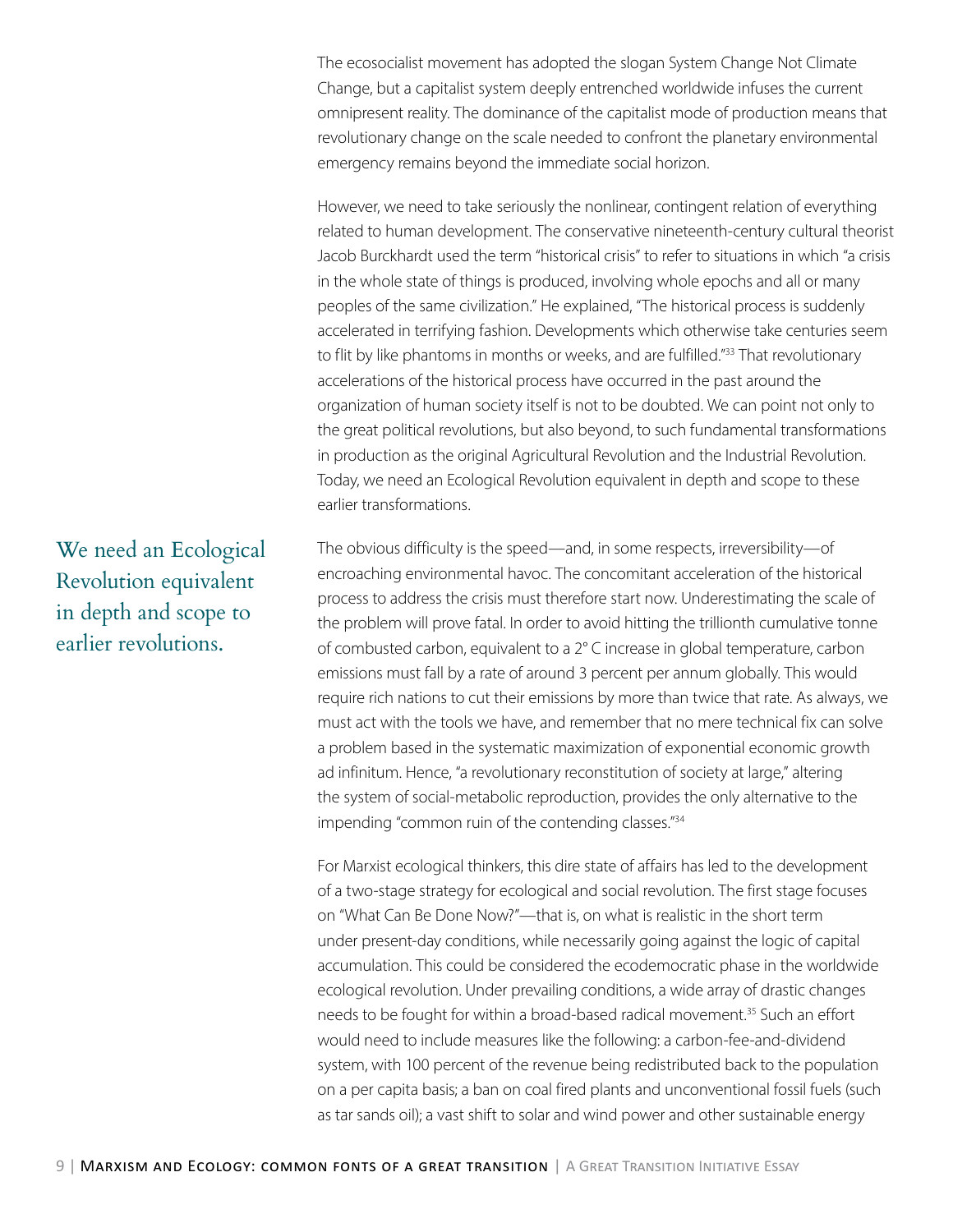alternatives, such as energy efficiency, financed by cutbacks in military spending; a moratorium on economic growth in the rich economies in order to reduce carbon emissions, coupled with radical redistribution (and measures to protect the less well-off); and a new international climate negotiation process modeled on the egalitarian and ecocentric principles of the Peoples' Agreement of the World Peoples' Conference on Climate Change in Bolivia in 2010.<sup>36</sup>

These emergency measures all run against the prevailing logic of capital accumulation, but nevertheless can conceivably be advanced under present conditions. Along with a wide array of similar initiatives, such measures constitute the rational and realistic starting point for an ecological and social revolution, and a means with which to mobilize the general public. We cannot replace the whole system overnight. The battle must start in the present and extend into the future, accelerating in the mid-term and ending with a new social metabolism geared to sustainable human development.

The long term goal of systemic transformation raises the issue of a second stage of ecological revolution, or the ecosocialist phase. The primary question, of course, is the historical conditions under which this change can come about. Marx referred to the environmental pressures of his day as an "unconscious socialist tendency," which would require associated producers to regulate the social metabolism with nature in a rational way.37 This tendency, however, can only be realized as the result of a revolution carried out by the greater part of humanity, establishing more egalitarian conditions and processes for governing global society, including the requisite ecological, social, and economic planning.

In the not-too-distant future, an "environmental proletariat"—signs of which are already present—will almost inevitably emerge from the combination of ecological degradation and economic hardship, particularly at the bottom of society. In these circumstances, the material crises affecting people's lives will become increasingly indistinguishable in their manifold ecological and economic effects (e.g., food crises). Such conditions will compel the working population of the earth to revolt against the system. What we often misleadingly call the "middle class"—those above the working poor but with little vested interest in the system—will doubtless be drawn into this struggle too. As in all revolutionary situations, some of the more enlightened elements of the ruling class will surely abandon their class interests in favor of humanity and the earth. Since the challenge of maintaining a resilient earth will face the younger generations the most, we can expect that youth will become disenchanted and radicalized as the material conditions of existence deteriorate. Historically, women have been especially concerned with issues of natural and social reproduction and will undoubtedly be at the forefront of the struggle for a more ecologically oriented global society as well.

In this Great Transition, I believe socialists will play the leading role, even as the meaning of socialism evolves, taking on a wider connotation in the course of the

In the not-toodistant future, an "environmental proletariat" will almost inevitably emerge.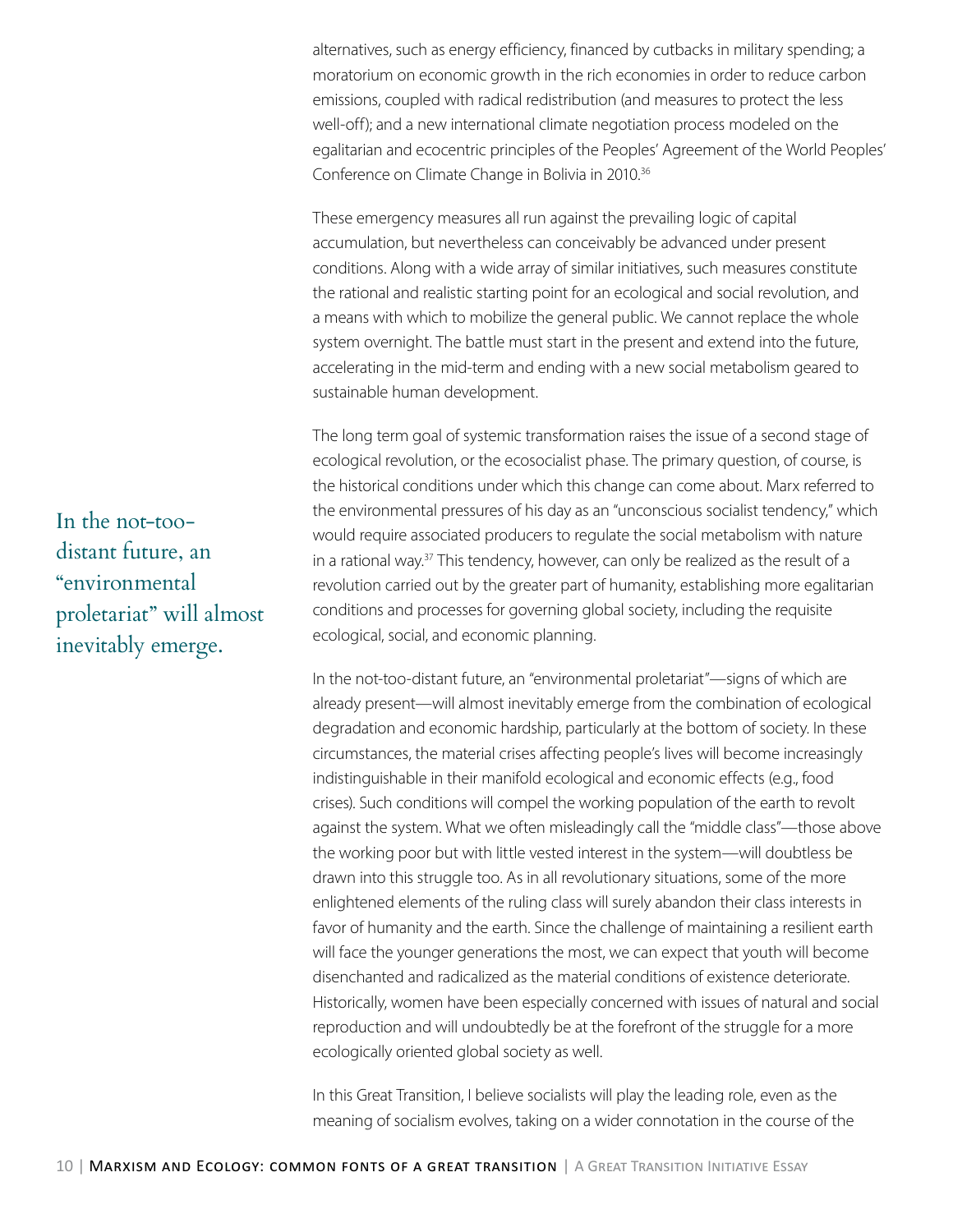struggle. The great artist, writer, and socialist William Morris famously declared, "Men fight and lose the battle, and the thing they fought for comes about in spite of their defeat, and when it comes turns out not to be what they meant, and other men have to fight for what they meant under another name.<sup>"38</sup> Today, the age-old struggle for human freedom and meaning has reached an endgame. In the new epoch before us, our task is clear: to fight for equitable and sustainable human development in lasting accord with the earth.

#### Endnotes

1. Paul Raskin, *The Great Transition Today: A Report from the Future* (Boston: Tellus Institute, 2006), http://www.greattransition.org/archives/papers/The\_Great\_Transition\_Today.pdf.

2. See Paul Burkett, "Marx's Vision of Sustainable Human Development," *Monthly Review* 57, no. 5 (October 2005): 34-62.

3. Frederick Engels, *The Dialectics of Nature*, in Karl Marx and Frederick Engels, *Collected Works,* vol. 25 ([1873-1882]; New York: International Publishers, 1975), 460-461.

4. Frank Benjamin Golley, *A History of the Ecosystem Concept in Ecology* (New Haven, CT: Yale University Press, 1993), 2, 207.

5. On Liebig's ecological critique, see John Bellamy Foster, *Marx's Ecology: Materialism and Nature* (New York: Monthly Review Press, 2000), 149-154.

6. Julius von Mayer, "The Motions of Organisms and Their Relation to Metabolism," in *Julius Robert Mayer: Prophet of Energy*, ed. Robert B. Lindsey ([1845]; New York: Pergamon Press, 1973), 75-145.

7. Roland Daniels, *Mikrokosmos* ([1851]; New York: Verlag Peter Lang, 1988), 49.

8. Karl Marx, *Capital*, vol. 3 ([1863-1865]; London: Penguin, 1981), 949; Karl Marx, *Economic Manuscript of 1861-1863,* in Karl Marx and Frederick Engels, *Collected Works*, vol. 30 ([1861-1863]; New York: International Publishers, 1975), 54-66.

9. Ravi Bhandari, "Marxian Economics: The Oldest Systems Theory is New Again (or Always)?" Institute for New Economics, April 9, 2015, http://ineteconomics.org/ideas-papers/blog/marxian-economics-the-oldest-systems-the ory-is-new-again-or-always.

10. E. Ray Lankester, *Science from an Easy Chair* (New York: Henry Holt & Co., 1913), 365-379; Joseph Lester, *E. Ray Lankester and the Making of Modern British Biology* (Oxford: British Society for the History of Science, 1995).

11. Arthur G. Tansley, "The Use and Abuse of Vegetational Concepts and Terms," *Ecology* 16, no. 3 (July 1935): 284-307; Peder Anker, *Imperial Ecology: Environmental Order in the British Empire, 1895-1945* (Cambridge, MA: Harvard University Press, 2001).

12. Tansley, "Use and Abuse," 303-304; Hyman Levy, *The Universe of Science* (London: Watts & Co., 1932).

13. Lynn Margulis, et. al., "Foreword," in Vladimir I. Vernadsky, *The Biosphere*, trans. D.B. Langmuir ([1926]; New York: Springer-Verlag, 1998), 15.

14. Nikolai Bukharin, "Theory and Practice from the Standpoint of Dialectical Materialism," in Bukharin, et. al, *Science at the Crossroads: Papers Presented to the International Congress of the History of Science and Technology Held in London from June 29th to July 3rd, 1931 by the Delegates of the U.S.S.R* (London: Frank Cass & Co., 1931), 17.

15. Karl Marx, *Capita*l, vol. 1 ([1867]; London: Penguin, 1976), 637; Capital, vol. 3, 754, 911, 949, 959.

16. Rosa Luxemburg, "Stagnation and Progress of Marxism," in Luxemburg, *Rosa Luxemburg Speaks* ([1903]; New York: Pathfinder Press, 1970), 111.

17. For an informed and balanced discussion of Lysenkoism, see Richard Levins and Richard Lewontin, *The Dialectcal Biologist* (Cambridge, MA: Harvard University Press, 1985), 163-196.

18. See Russell Jacoby, "Western Marxism," in *A Dictionary of Marxist Thought*, ed. Tom Bottomore (Oxford, UK: Blackwell, 1983), 523-526.

19. K. William Kapp, *The Social Costs of Private Enterprise* (Cambridge, MA: Harvard University Press, 1950), 35-36; Barry Commoner, *The Closing Circle: Nature, Man, and Technology* (New York: Alfred A. Knopf, 1971), 280.

20. Ted Benton, "Marxism and Natural Limits," *New Left Review* no. 178 (December 1989): 51-86; André Gorz, *Capitalism, Socialism, Ecology* (London: Verso, 1994).

21. See John Bellamy Foster, "Foreword," in Paul Burkett, *Marx and Nature: A Red and Green Perspective* (New York: St. Martin's Press, 1999; Chicago: Haymarket, 2014), vii-xiii.

22. Burkett, *Marx and Nature*.

23. John Bellamy Foster, "Late Soviet Ecology," *Monthly Review* 67, no. 2 (June 2015): 20; M.I. Budyko, *Global Ecology* ([1977]; Moscow: Progress Publishers, 1980); E.V. Shantser, "The Anthropogenic System (Period)," *Great Soviet Encyclopedia*, vol. 2 (New York: Macmillan, 1973; translation of third edition), 140.

24. On these aspects of Marx's thought, see John Bellamy Foster, "Capitalism and the Accumulation of Catastrophe," *Monthly Review* 63, no. 7 (December 2011): 1-17.

25. Frederick Engels, "Engels to Marx, December 19, 1882," in Marx and Engels, *Collected Works,* vol. 46, 411; John Bellamy Foster, Brett Clark, and Richard York, *The Ecological Rift: Capitalism's War on the Earth* (New York: Monthly Review Press, 2010), 61-64.

26. Marx, *Capital*, vol. 1, 637-638; Karl Marx*, Grundrisse: Outlines of the Critique of Political Economy* ([1857-1858]; London: Penguin, 1973), 334-335.

27. Marx, *Capital,* vol. 1, 742; Foster, Clark, and York, *The Ecological Rift*, 207-211.